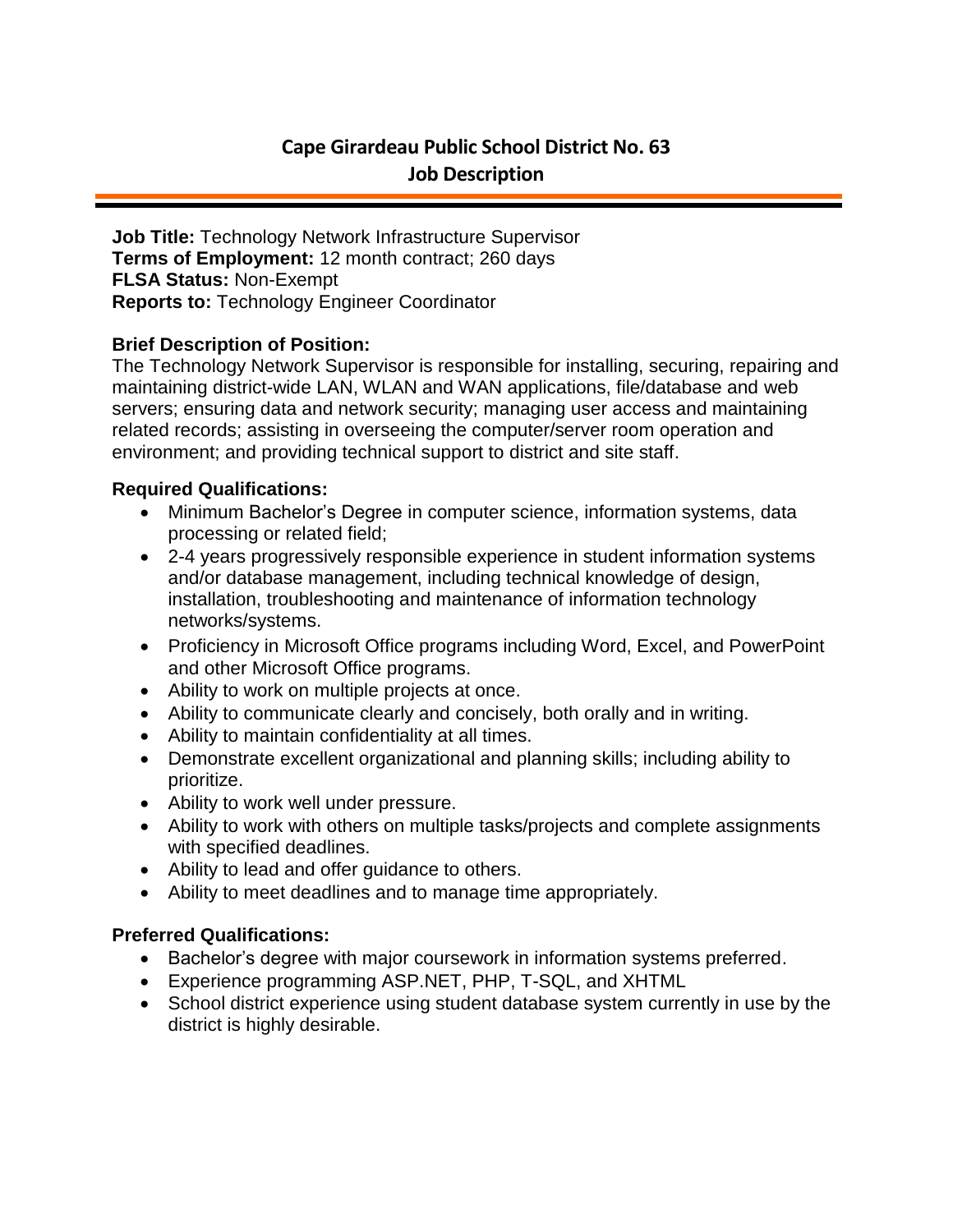## **Essential Duties and Responsibilities:**

- Administers systems and servers related to district LAN and WAN (e.g. email systems, accounts, print queue, workstation ID, IP assignments, computer labs, classroom computers, VOIP, network, security, antivirus, spyware, etc.) for the purpose of ensuring availability of services to authorized users.
- Installs network (client and server) software on a variety of platforms (e.g. service packs, application software, operating software, hardware upgrades, etc.) for the purpose of upgrading and maintaining District WAN/LAN and telecommunication systems.
- Maintains network operations and software applications (e.g. servers (SQL, Google Apps, Active Directory, Moodle, Infinite Campus, Johnson Controls Metasys etc.), operating systems, district-wide backup and disaster recovery, routine maintenance programs, etc.) for the purpose of ensuring efficient operations.
- Maintains wireless network (WLAN) for the purpose of ensuring efficient operations.
- Maintains district wide video surveillance and physical access control systems.
- Cabling and termination of Cat6 and fiber optic cabling as needed.
- Manages project migrations for hardware/software systems for the purpose of ensuring efficient operations.
- Manages database automation to provide for since data entry operations and synchronizing student and staff information between information systems.(SIF, UMRA)
- Prepares written materials (e.g. procedures, system level documentation, reports, memos, letters, etc.) for the purpose of documenting activities, providing written reference and/or conveying information.
- Researches trends, products, equipment, tests, etc. for the purpose of recommending procedures and/or purchases.
- Responds to inquiries from a variety of sources (e.g. staff, administrators, school site personnel, outside vendors and service providers, etc.) for the purpose of providing technical assistance and support.
- Provides training and instruction for staff use of district hardware and software systems.
- Supports Technology Specialists and System Support Specialists for the purpose of providing direction and/or solving technical problems.
- Troubleshoots malfunctions of network hardware and/or software applications within the district's local and wide area networks, telephones and security systems (e.g. servers, firewall, routers, networking protocols, etc.) for the purpose of resolving operational issues and restoring services.
- Provides monitoring a trending of critical services and network links for status and capacity planning.
- Performs other related duties, as assigned, for the purpose of ensuring the efficient, effective functioning of the work unit.